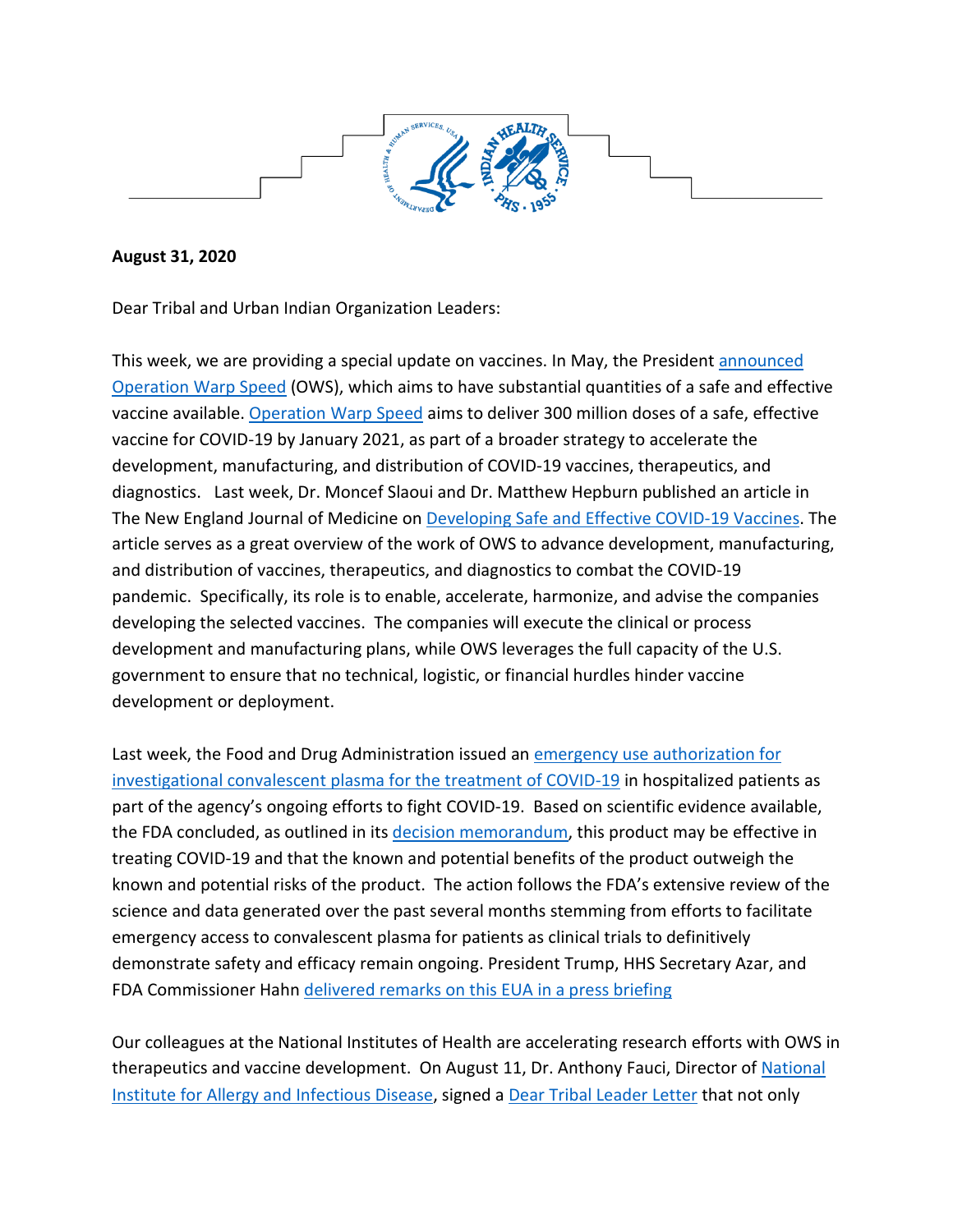introduced efforts at the NIH but also stated the importance of Tribal participation in clinical trials. To date, tribes in the Great Plains Area, the Navajo Nation, tribes in the Pacific Northwest and Southern Arizona have all reached out to NIH to partner in this endeavor, but more are needed. [Resources and tools](https://covid19community.nih.gov/) are available to assist your community in understanding vaccines in development as well as the importance of participating in clinical trials. If you would like to volunteer to participate in a clinical trial, please visit [coronaviruspreventionnetwork.org.](https://www.coronaviruspreventionnetwork.org/) It is extremely important that our communities are included in these studies to not only ensure the safety, but also the efficacy of these treatments for American Indians and Alaska Natives. As such, we are encouraging Tribal Institutional Review Boards to seriously consider convening outside of their normal schedule in order to review and make critical decisions on your communities' participation. If you are interested in joining other nations in the potential participation please or would like to learn more, please contact: Dr. Dave Wilson, [dave.wilson2@nih.gov](mailto:dave.wilson2@nih.gov) or Dr. Michele Andrasik, [mandrasik@fredhutch.org.](mailto:mandrasik@fredhutch.org)

In addition, from September 1 - 4, the [National Academies](https://protect2.fireeye.com/url?k=c1155fa7-9d4056b4-c1156e98-0cc47adb5650-4feaf418b04ec062&u=https://nationalacademies.us8.list-manage.com/track/click?u=ab74d126b7d2db12591de5c2c&id=8689678fdd&e=d280270409) will invite public comments on a **Discussion Draft of the Preliminary Framework for Equitable Allocation of COVID-19 Vaccine,** part of a [study](https://protect2.fireeye.com/url?k=779d7a19-2bc8730a-779d4b26-0cc47adb5650-3c7f64390e1a0ee3&u=https://nationalacademies.us8.list-manage.com/track/click?u=ab74d126b7d2db12591de5c2c&id=7605c68ed7&e=d280270409) commissioned by NIH and CDC. The study will recommend priorities to inform allocation of a limited initial supply of COVID-19 vaccine, taking into account factors such as racial/ethnic inequities and groups at higher risk due to health status, occupation, or living conditions. Input from the public, especially communities highly impacted by COVID-19, is essential to produce a final report that is objective, balanced, and inclusive. There will be a [public listening session](https://www.nationalacademies.org/event/09-02-2020/public-listening-session-discussion-draft-of-the-preliminary-framework-for-equitable-allocation-of-covid-19-vaccine) on Wednesday, September 2.

Here at IHS, we have been doing a lot of preparation and planning for the potential role IHS might play in COVID vaccine allocation and distribution. As we continue to participate in Operation Warp Speed, IHS will remain a consistent voice and advocate for equitable vaccine allocation within the Indian health system and within tribal communities. Our [National Supply](https://www.ihs.gov/nssc/)  [Service Center](https://www.ihs.gov/nssc/) has a long and successful history of coordinating and managing the distribution of pharmaceuticals, medical, and other health care related supply items to IHS, tribal, and urban Indian health care facilities and programs nationwide.

Last week, Administration for Native Americans, Commissioner Jeannie Hovland and tribal leaders across Indian Country recorded a [COVID-19 Public Service Announcement](https://www.youtube.com/watch?v=_gVGg_3AxWQ&feature=youtu.be) encouraging everyone to continue practicing safety precautions and remember the strength that is embedded within our Native cultures. "We are a resilient people, we are warriors, and our ancestors have taught us how to survive!"